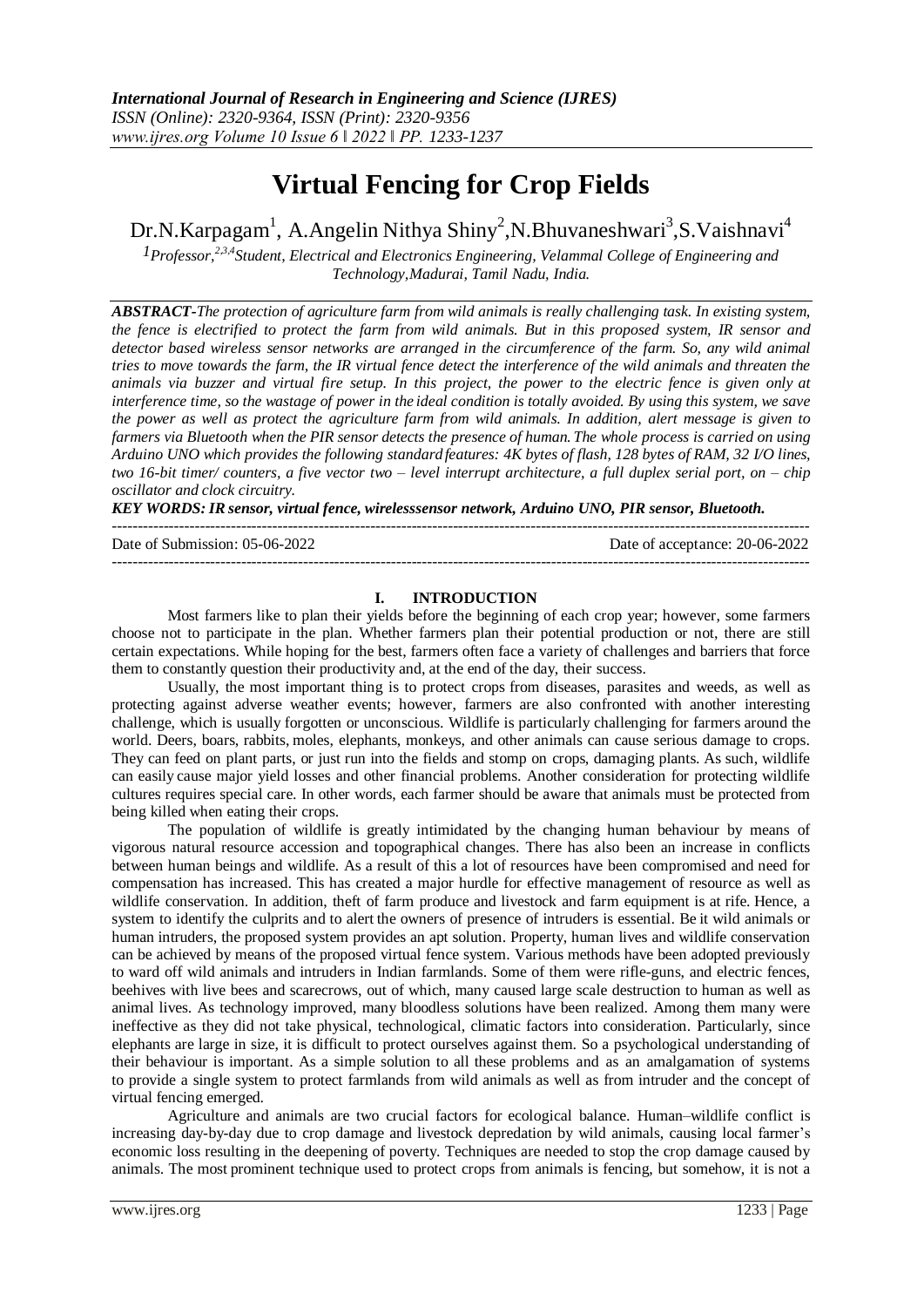full- proof solution. Most fencing techniques are harmful to animals. Thousands of animals die due to the side effects of fencing techniques, such as electrocution. This paper introduces a virtual fenceto solve these issues.

On the other hand, data compiled by the Wildlife Conservation Society (WPSI), a non-governmental organization in India, showed that due to deliberate and accidental electrocution between 2010 and 2020, about 1300 wild animals were electrocuted across India. There are over 500 elephants, 220 flamingos, 150 leopards, and 46 tigers throughout the country.

Various reports indicate the death of animals through fences. Several types of agricultural fences exist. Successful farmers are always looking to use one of these five techniques to determine a satisfactory level of protection for wildlife crops. The result of rising global population has led to higher food production demand. Farms are always under threats of attacks from various animals, insects and birds. Due to the expansion of cultivated land into previous wildlife habitat, crop raiding is becoming one of the most common conflicts antagonizing human-wildlife relationships.

Automated systems are part of the agricultural processes leading to high yield and maintaining good quality of the crop. These systems are easily available and adaptable by the farmers. Wireless Sensors Networks (WSN) has been emerging in the last decades as a powerful tool for connecting the physical and digital word. They can be used in challenging locations where it is inconvenient for human to be present.

## **II. OBJECTIVES**

The main objective of the project is to provide a system which will helps in detecting and diverting the animalsthat intrude into the crop field. The farmintrusion detection system can be installed at the nodes in the crop field. The nodes in the crop field are equipped with IR sensors, PIR sensor, vibration sensors, sound generating devices, light flashers, fan and Bluetooth module. The IR sensor is used to detect the intrusion of animal into the crop field and the vibration sensor is to detect the vibration caused by movement of animals. The PIR sensor is used to detect the presence of human beings. The response of these sensors can be viewed in LCD display. The presence of humans can be indicated to the farmersin the crop field through a smartphone app via Bluetooth and GPS. The output is given in the formof sound and virtual fire.

By this system we can increase the crop yield in the farm areas near to the forest and we can reduce the human-animal conflict.

#### **III. EXISTING SYSTEM**

[1] Human-wildlife conflict (HWC) is a term that is commonly used by conservationists and wildlife managers to describe problematic situations between wild animals and people. The conflict emerges when wildlife and humans' requirements overlap, with consequential costs to people and wild animals. Wildlife species negatively impact upon the food security and livelihood of affected people, while people become hostile towards wildlife around their communities. Wildlife species, such as elephants, lions, crocodiles and hippo's invade human settlements and raid crops, cause damage to personal belongings, injure or kill livestock and can even injure or kill people.

[2] Fences are made out of strong (artificial) material and erected to create a physical blockade between elephant habitat and human settlements. In southern Africa, trial and error has led to the design of most effective and efficient fences.

Non-electric fencing: Strong, non-electrified fences have been used successfully to restrict elephant movements in many parts of Africa and Asia. These fences are usually built with wooden orsteel poles driven vertically into the ground. Heavy gauge wire or cable is strung between the poles and drawn tight. While these fences do meet with somesuccess, they can be expensive to erect and maintain.

Electric fencing: Electric fences come in a variety of designs, and have been used to protect small farms, enclose entire wildlife reserves, or deflect animals away from specific areas. Elephant fences are usually high-voltage and incorporate a number of design features, including extra pole wires, to protect them from elephant attacks. Elephants are notorious at seeking out the weak points of fences. The materials, installation and maintenance costs make electric fencing impractical for applications in poorer developing countries unless funded by international aid agencies. In addition, equipment such as solar panels, energizers, batteries and wire are all desirable materials, and there is a high risk of theft.

Single-strand fencing Electric fencing: These kinds of fences can be adapted to rural conditions, and by cutting down on building costs, can becomemore affordable. For example, it is possible toconstruct a fence with just a single live strand and hang it from bush poles instead of metal stanchions. This cuts costs considerably, but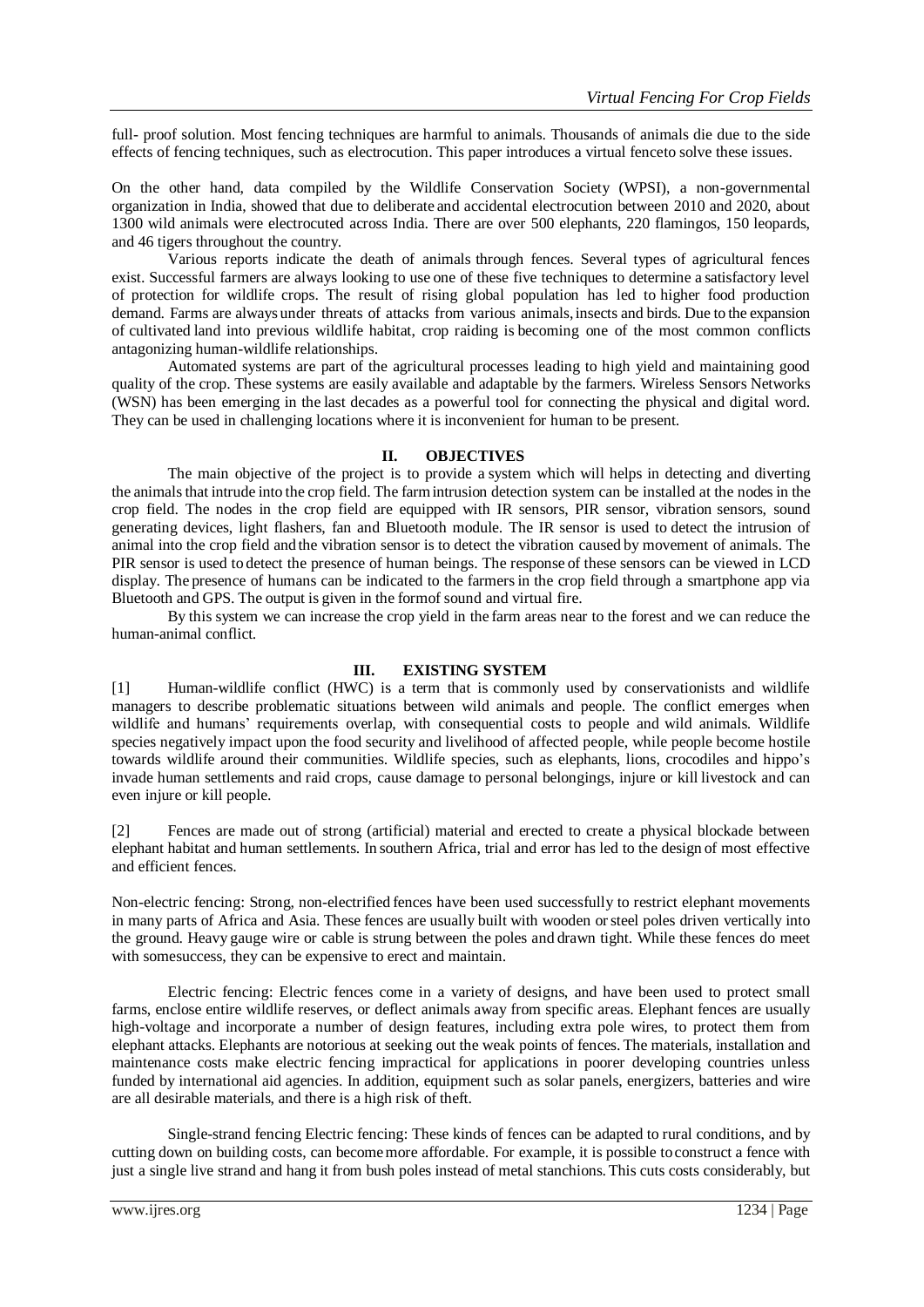there is still a need for insulators, solar panels and batteries. In South Luangwa, Zambia, small community plot fencing failed because despite community ownership, there were problems maintaining the fence in a working state.

The electric fence used to protect the crop field will be sometime hazardous to both human and animals. Vision based surveillance system will fails to capture the animals when they are hidden through bushes. In case of human encountering the animal there may be a high probability of loss of life. The proposed system will be a multi sensor-based approach, which is highly efficient in detecting animal movement. Virtual fire only intimidates theanimals, thus harming none. Safety is ensured to both human and animal.

# **4.1 DESCRIPTION**

## **IV. PROPOSED SYSTEM**

The Virtual Fencing for Crop Fields is a device which can be used to detect the intrusion of animalsinto the crop field and helps to divert them but threatening with various responses. This System consist of three different sensors namely PIR, IR, vibration sensor. These sensors are connected to the Arduino Uno. The output can be viewed in theLCD display (16\*2). This system also consists of Bluetooth module which will help to give an alert message to the farmer in the field in case of any unusual enter of humans into the field. The alert message is given through an app that works on GPS. Buzzer and virtual fire circuit turns on by the detection of animals.



Fig.1 Block diagram of proposed system

## **4.2 WORKING**

First the IR sensor1 and IR sensor2 is implementedto detect the motion of animals by infrared radiation emitted by the animals and then the vibration sensor is used to detect the vibration produced by movement of the animals. These inputs are processed in the Arduino UNO and by result the relay turns on. The relay act as an electrical switch, when the sensors detect the animal, the relay closes and the buzzer and the light and fan circuit which is employed for the virtual fire effect turns on and these response helps to threaten the animals. The PIR sensor employed will detect the presence of human and helps to alert the farmer by an alert message.

This can alert the person whose device is connected to the system and helps them to monitor. The Virtual Fencing for Crop Fields is important has it helps as to monitor the farm fields by detecting the intrusion of animal in the fields. Thealert message is provided when there is an unwanted entry of humans into the fields. So, this system helps as to increase the crop field by detecting and diverting the animals. The alert message is given through app that works in Bluetooth.

The 230v is given to the system and the stepdown transformer, step down the voltage to 15v. A bridge rectifier is used to convert the AC voltage to DC voltage. A capacitor filter is used to remove the ripples in the DC voltage. Two voltage regulators of 12v and 5v are used. The 5v is provided to the sensors, Arduino Uno, buzzer, virtual fire circuit and LCD display. 12v is provided to the relay and Bluetooth module.

All the sensors are placed on the nodes in the agriculture fields. The output of the sensor is spread into the Arduino uno where the data is processed. The LCD display shows the response of IR, PIR, and Vibration sensor. The Bluetooth module is connected to the Arduino uno and the data is processed. An app is provided which workson Bluetooth and GPS. So alert message is sent to the farmer by providing the number in the app.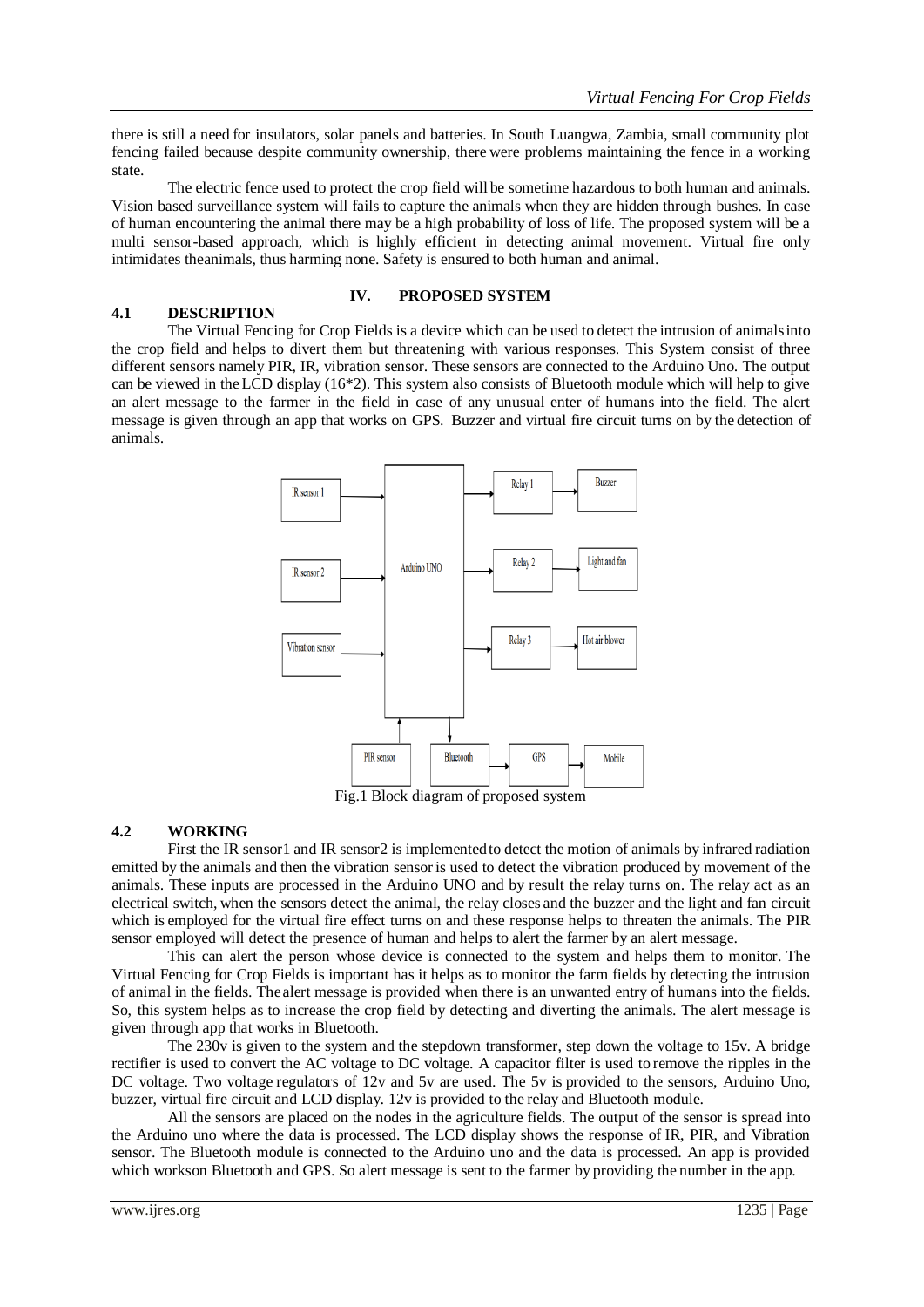

Fig.2 Proposed prototype